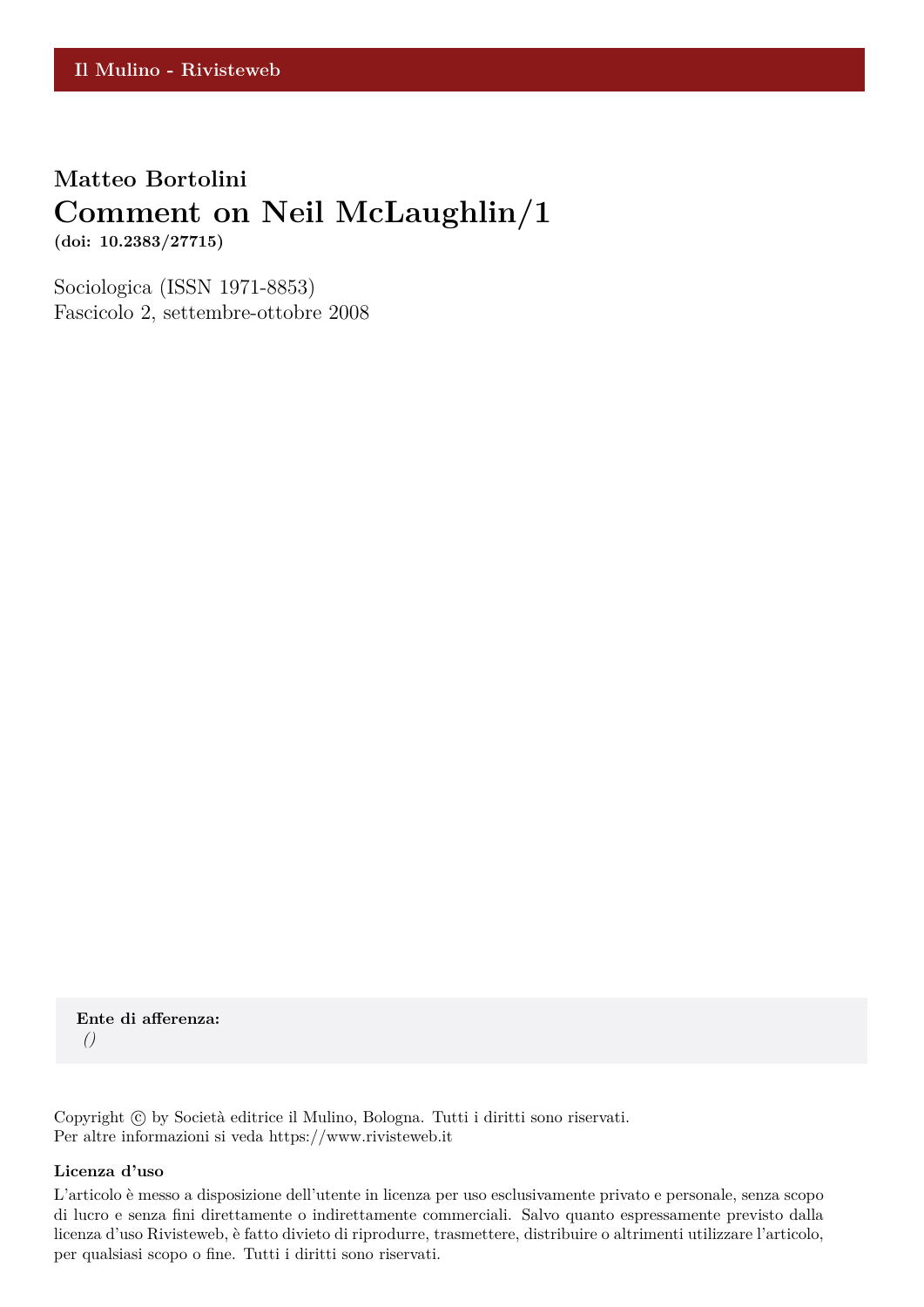# Comment on Neil McLaughlin/1 *by* Matteo Bortolini

doi: 10.2383/27715

Neil McLaughlin's paper, *Collaborative Circles and Their Discontents* [McLaughlin 2008], is a welcome contribution to the sociology of knowledge or, as we prefer to call it today, the sociology of ideas [Camic and Gross 2001]. McLaughlin reworks in imaginative and conceptually sound way some of the theoretical suggestions and hints of Michael Farrell's *Collaborative Circles* [Farrell 2001], putting some of his own work on the Frankfurt School under scrutiny while supplementing his previous interpretations with new points of view. This circular re-working of a well-known (for McLaughlin) theme adds depth and understanding to our comprehension of both the history of the Frankfurt School – a commendable goal in itself – and the dynamics of intellectual groups. In my brief comment, I will first highlight some of the places in which McLaughlin interpretation and application of Farrell's concepts enlarge our understanding of intellectual and academic dynamics. I will then rise a more general, and critical, question about the sociology of knowledge and the way it is interpreted and practiced today.

To begin with, Neil McLaughlin *caveat* for a deeper understanding of the material dimension of collaborative groups and, more in general, of academic and intellectual life is undoubtely to be welcomed: As McLaughlin underlines, material problems and dynamics are not secondary elements for understanding the constitution, the development, and the fission of a group of intellectuals. It seems safe to affirm that in *Collaborative Circles* the material dimension remains hidden from view most of the time, and that a more complete assessment of the difficulties in the organization of the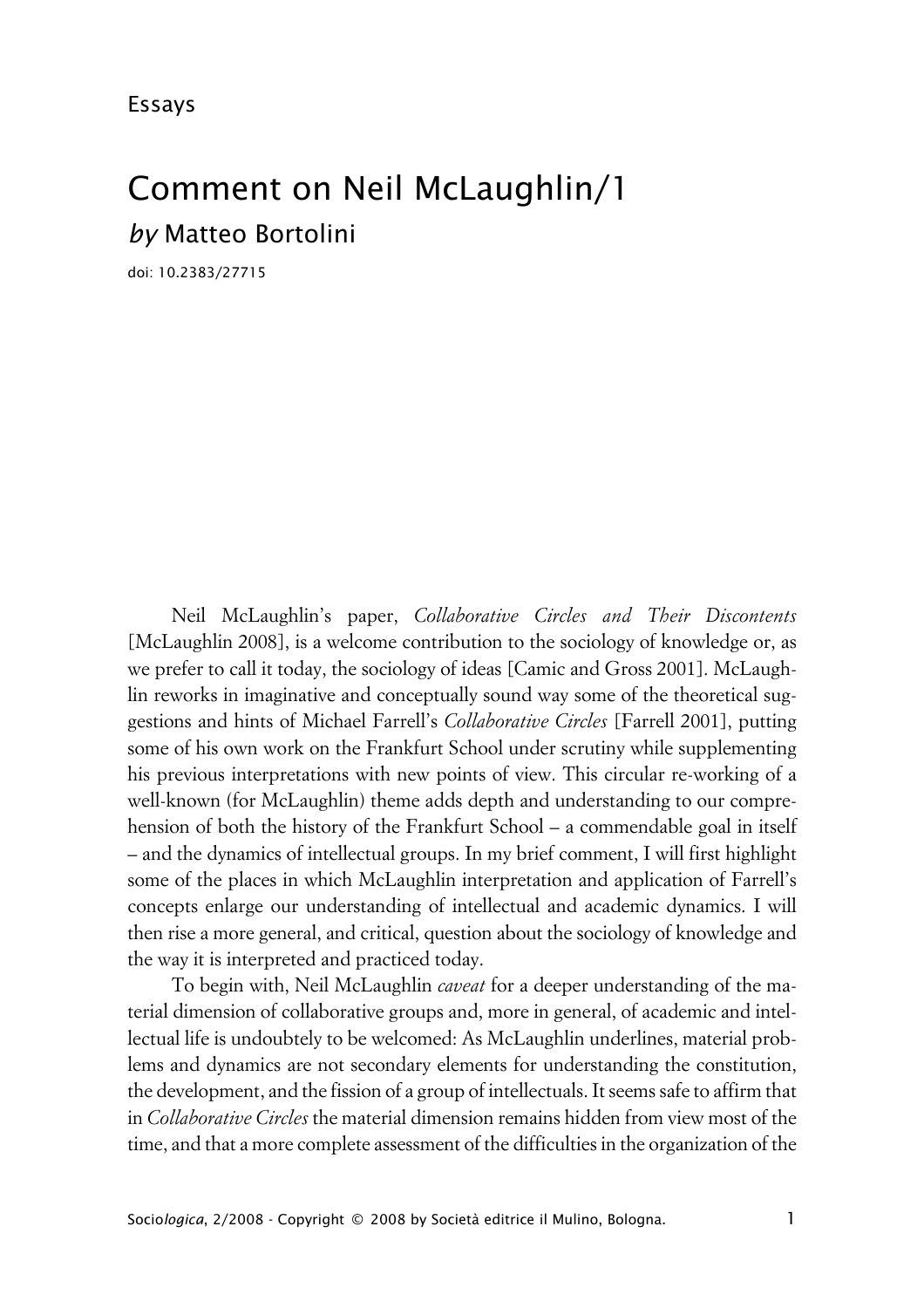*Salon des Refusés* or in the creation of the Fugitive Poets journal would have added depth and context to Farrell's analysis of micro-level social relations. It could be said, on the other hand, that Farrell's quite strict definitional choices created, maybe involuntarily, some kind of a *ceteris paribus* clause, for most of the groups he studied in *Collaborative Circles* were formed by young intellectuals, artists, or political activists who lacked any access to wealth and monetary resources. They had, then, to create their own symbolic and social capital by other means, and in the process gave rise to distinctive works of art, recognizable literary styles, or *avant garde* political ideas.

 In this sense, the Frankfurt School is peculiar – one would even say decidedly unique – in the many and different structural challenges it had to face. Not only the Institute was constituted thanks to a grant left by "the son of a wealthy German grain merchant," but its members had to leave Germany to escape Nazi persecution. The Institute had, then, to find another "safe haven" – first Columbia University, then Los Angeles – to carry on its work. As McLaughlin describes the strategies the Institute used to secure its money and create a new social capital in America, one would only like to read more (and more diverse) historical material to supplement this abridged description. The point is that the group dimension, as underlined by McLaughlin in his paper, seems crucial to understand the paths taken by the individuals, both in themselves and in a comparative way – for example, *vis à vis* the difficulties encountered by other eminent German *emigrés*. Think, for example, of Eric Voegelin. In his quest for an academic job, Voegelin sought to activate his "Austrian" social capital and in 1938 (at 37) he was given a one-year instructorship at Harvard University thanks to the good auspices of Joseph Schumpeter and Gottfried von Haberler [Voegelin 1989]. There he met Talcott Parsons, with whom had an intense, if short, relationship which involved both intellectual and material exchanges. An analysis of their mutual correspondence – and of their "triangulation" with Alfred Schütz – shows the complex management of impression and the "face games" into which Voegelin and Schütz were drawn due to their low status within the American academic world. Academic politeness and a clear understanding of power relations can not hide the deep disagreements between Voegelin's and Parsons' intepretations of the Protestant Reformation, the meaning of national-socialism, and Parsons' quarrel with Schütz [see Rehorick and Buxton 1988; Bortolini 2000]. Voegelin then moved to the university of Alabama and, then again, to Lousiana State University before going back to Germany in 1958. Hannah Arendt and Leo Strauss come immediately to mind as other candidates to such a comparison [see Young-Bruhel 1982; Kielmansegg *et al*. 1995].

Second, McLaughlin's observations about the importance of failed circles are decidedly important, even if failed circles are, by definition, difficult to locate and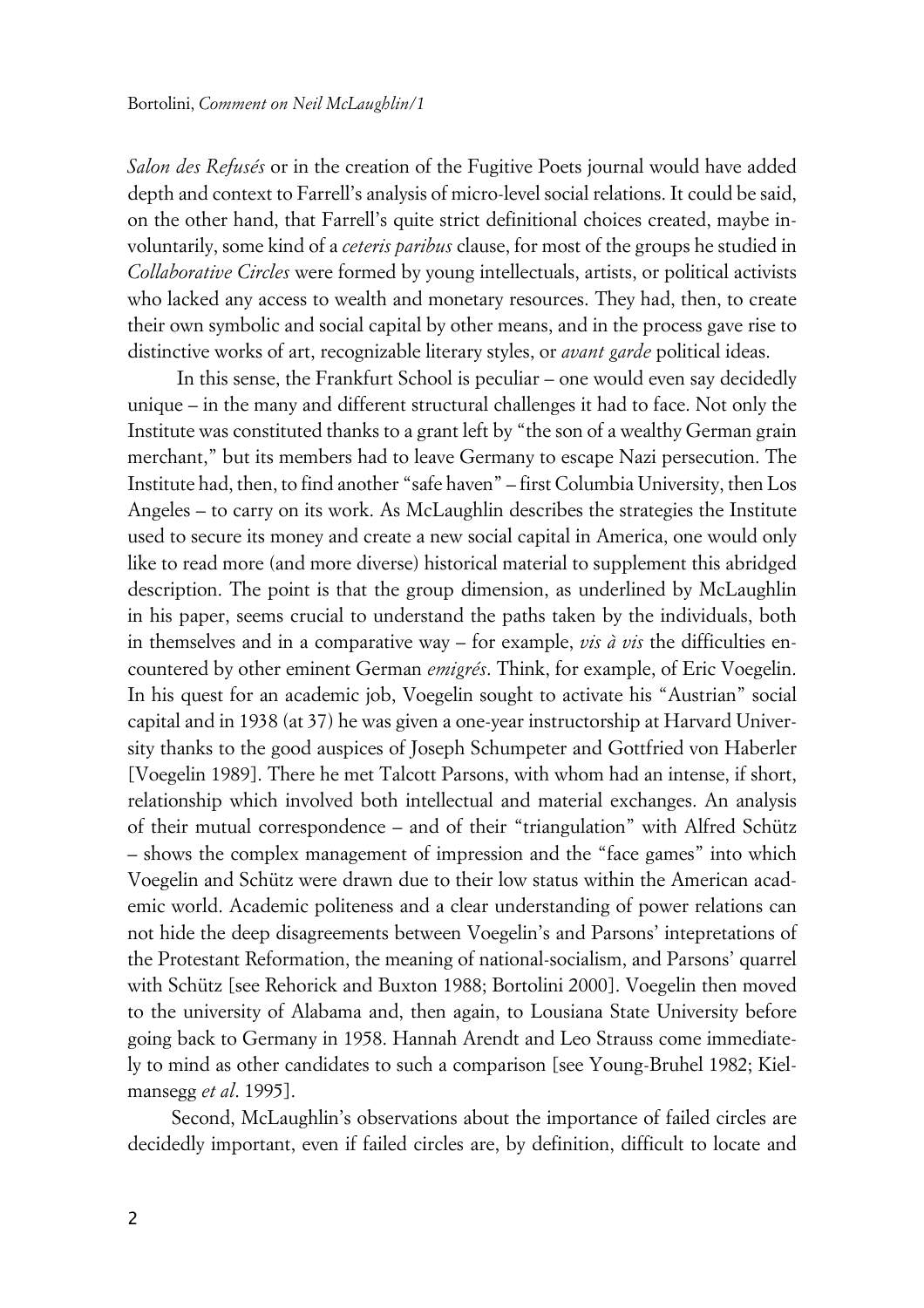follow. Moreover, it seems to me that some empirical focus on "failed collaborative pairs" would reveal their importance for the definition of identities and symbolic boundaries both at the individual and the collective level. In other words, I would *not* anticipate that the sheer failure of a relationship would end up in *less* creativity: Often the resentment caused by a breakup, or the mere undestanding of a fundamental difference, may result in a burst of ideas, new intuitions, or even a dramatic change of direction that is inexplicable by intellectual reasons alone. This might be true for broken mentor-protégé – that is, broken *vertical* – relationships, such as those between Horkheimer and Cornelius or those between Fromm and Alfred Weber.<sup>1</sup> Breakups may have many personal, structural, and intellectual explanations that might account for many decisions and intellectuals "products." In this sense, Farrell's model and the Frickel and Gross' model of scientific intellectual movements [Frickel and Gross 2005] could be fruitfully used as contrasting idealtypes, as McLaughlin suggests. In my view, then, most of the suggestions advanced by Neil McLaughlin to refine and complete Farrell's work are up to the point and could help researchers to get a fuller and more nuanced picture of their objects of study.

This said, a big doubt remains: Does McLaughlin's paper(s) still pertain to the sociology of ideas? The question might seem otiose – after all, papers (and ideas) are to be judged for their intrinsic value, not for their disciplinary or sub-disciplinary coherence and "fitness." Yet, all the points that I have highlighted – the importance of the material *milieu*, broken mentor-protégé relationships, the importance of applying Farrell's and Frickel-Gross' models to the history of the Institute for Social Research – only retain their sociological meaning if the history of the Frankfurt School is read in a typical "sociology of knowledge" fashion in which ideas are held to be the *dependent* variable. From a strictly sociological point of view it is not interesting, I think, to decide if the Institute was more akin to a collaborative circle (Farrell) or a scientific intellectual movement (Frickel and Gross), or if, say, Max Horkheimer was a mere organizational leader, a projective figure, or a creative intellectual. All these are descriptive questions which do not answer to questions that might pertain to the sociology of ideas: How did the complex relationships between Fromm, Horkheimer, and Adorno influence their ideas? Could the *content* of the *Dialectic of Enlightenment*, or the content of any of Fromm's well known books, be explained, albeit in part, by the dynamics of their relationships within the four walls of the Institute? Are there relational reasons behind the acrimoniousness of the Marcuse-Fromm debate? As

<sup>1</sup> I must confess that much of what I know about the history of the Institute I learned from McLaughlin's essays [McLaughlin 1998a; McLaughlin 1998b; McLaughlin 1999; McLaughlin 2001; McLaughlin 2008], so these should be taken as "uninformed suggestions."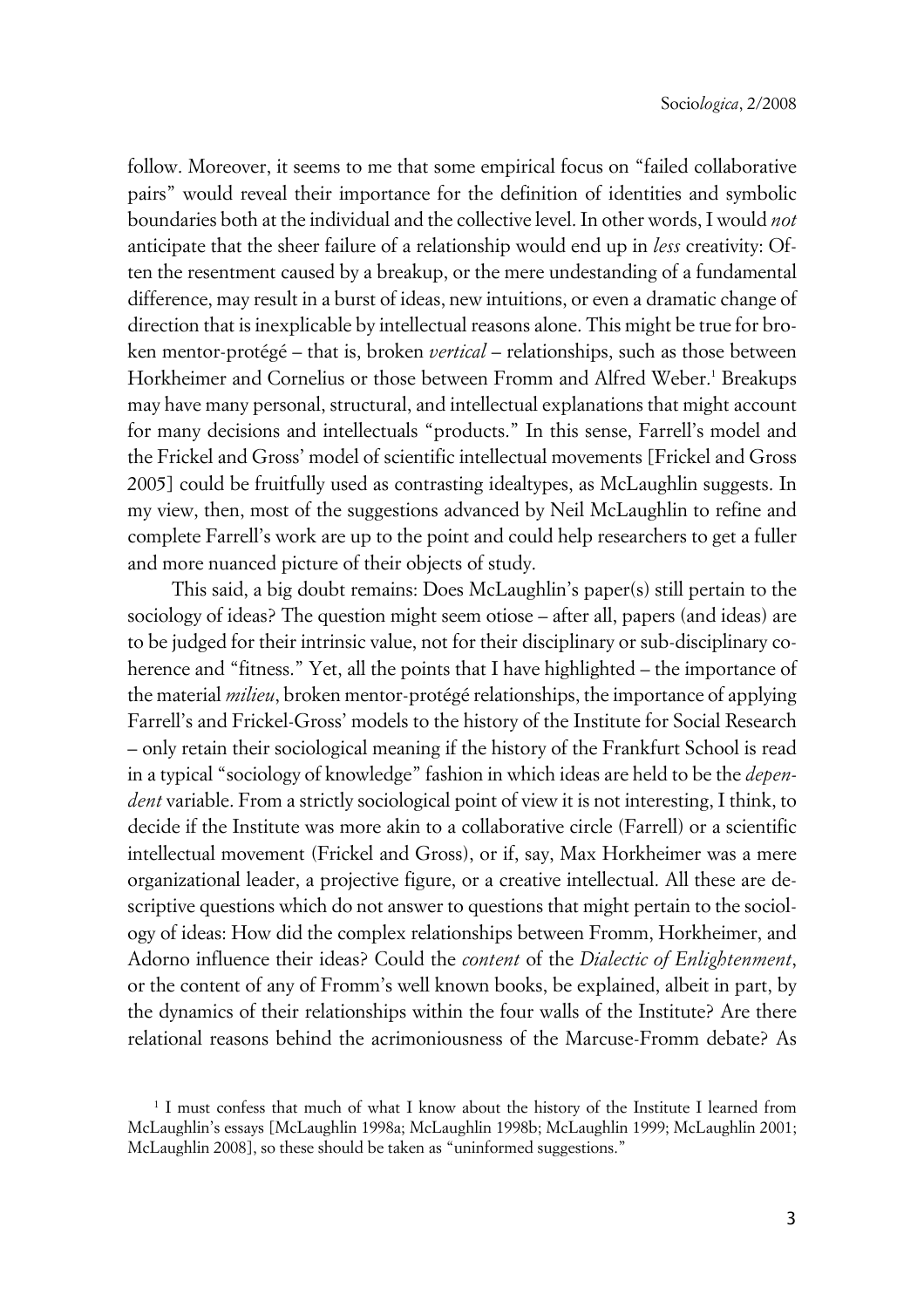McLauglhin [2008] himself acknoledges, in his powerful "How to Become a Forgotten Intellectual" [McLaughlin 1998a] and in some other essays about the Institute, he had explained Erich Fromm's difficulties by pointing to his "escape from orthodoxy" in both the Marxist and the Freudian fields:

I emphasized how Fromm's intellectual challenge to both Marxist and Freudian orthodoxies, and his relative independence from the influence of Horkheimer (...) was a challenge to the vision that Horkheimer held for the emerging Frankfurt School (...) Ironically, Fromm served a function as a critical theorist who was unacceptable to the core vision of the school because he was seen as *both* not radical enough *and* too radical [McLaughin 2008].

In other words Fromm's recognition within the Institute, as well as the measure of his social and symbolic capital (dependent variables), were explained by the relative orthodoxy of his ideas (independent variables). It seems that here, as elsewhere, the relationships between "ideas" and "society," that is micro and macro social relatioships and dynamics, has been "reversed," at least in comparison to the sociology of knowledge tradition.

My latter obervations are not a caveat for a more "materialistic" sociology of ideas. Far from it – after all, as Robert Bellah (the subject of my current research) wrote some thirty years ago interpreting the work of Émile Durkheim, society and social relations are themselves symbolic "things" [Bellah 1973; see also Alexander 2004; Alexander and Smith 2002]. My observations want to be just a reminder of an hypothetical "causal direction" (from social relations to ideas) that has to be mantained if the identity of the sociology of knowledge, and its very *raison d'être*, are to be maintained.

A number of examples will serve to illustrate the general point. Charles Camic's essay on the young Talcott Parsons describes the local environment of Harvard University in the late Twenties and early Thirties advanced an explanation of Parsons' selection of Alfred Marshall, Vilfredo Pareto, Emile Durkheim, and Max Weber as the "predecessors" of modern (i.e. Parsons' own) sociology [Camic 1992]. In this case, ideas (the choice of the four authors and the voluntaristic model of action) are explained (in part) by social relations (Parsons' Harvard *milieu*) [See also Camic 2006 on Parsons' concept of culture]. In Neil Gross' *Richard Rorty: The Making of an American Philosopher* [Gross 2008], it is Rorty's alleged shift from analytic philosophy to pragmatism the variable to be explained, and Gross focuses his attention on both Rorty's familial culture and the wider academic environment (Chicago, Princeton, Virginia) in which he was working. Last but not least, Farrell's own *Collaborative Circles* is full of explanations of this kind: The emergence of Impressionism, the Fugitives own brand of poetry, some of Freud's ideas on sexuality, to name a few,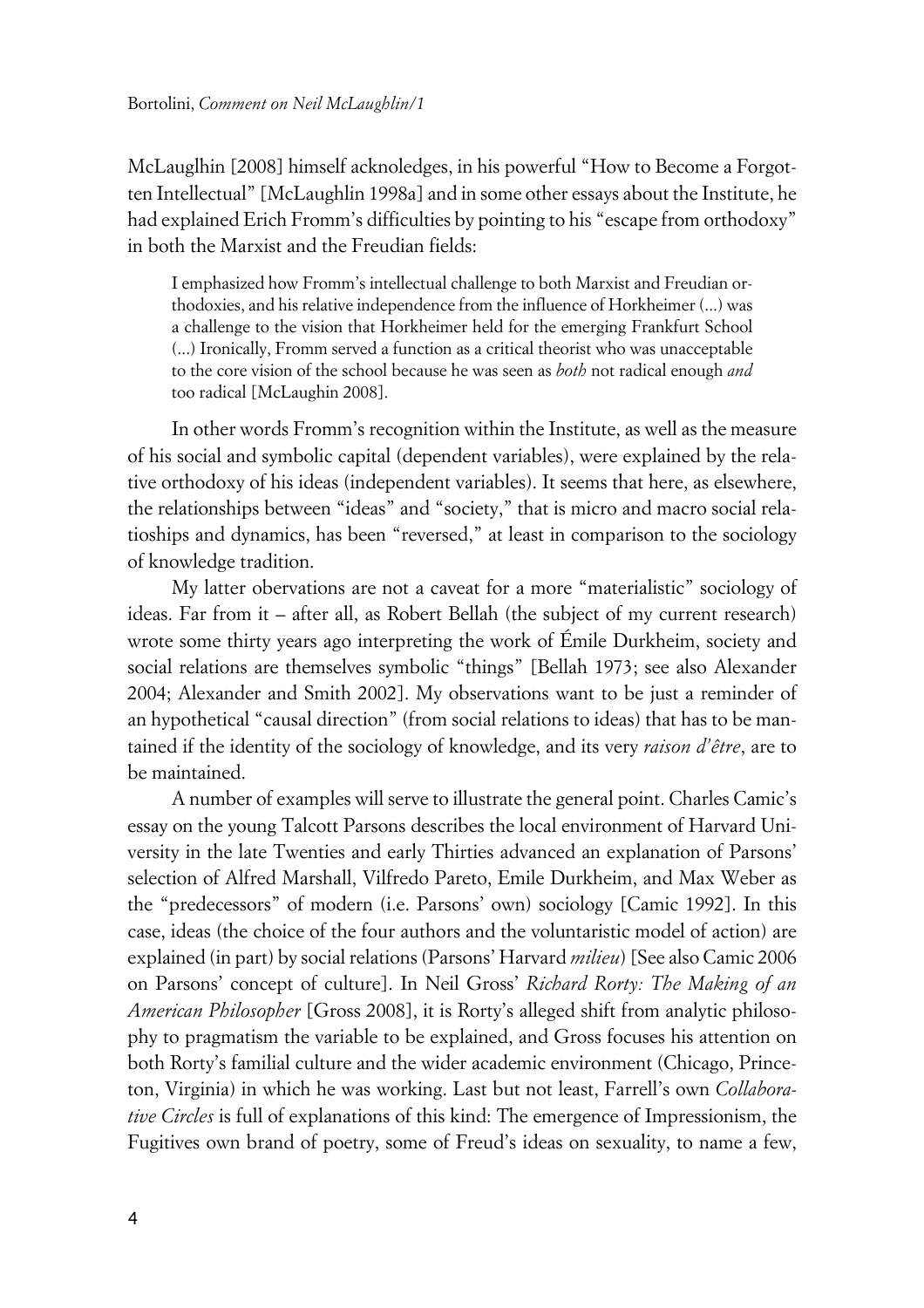are all explained with reference to particular social relationships and organizational and emotional dynamics.

To conclude, it is my conviction that the sociology of ideas should keep as its focal point the explanation of ideas in terms of their social determinants. This, to be sure, should be an hypothesis that has to be demonstrated case by case, but is nonetheless a "regulatory" hypothesis. From a methodological point of view, I think that a deeper immersion of the researcher into the ideas and the works of the intellectual(s) she is studying – that is, a more content-oriented analysis – would help develop our understanding of the relationships between "ideas" and "society." In an unpublished essay on Robert Bellah and the civil religion debate [Bortolini 2008], I have tried to understand how the debate generated by his famous essay, *Civil Religion in America*, pushed Bellah to change his ideas on civil religion, and how the failure to accept this change on the part of his critics led him to abandon the term altogether. It is, to be sure, a delicate and even risky path, for intepretation is not an easy task even if, as McLaughlin [2008] correcty puts it, "sociologists of ideas should be relatively agnostic about the value of the ideas they study and should choose cases on theoretical and methodological grounds." But to say that Fromm's ideas were unorthodox – or that Parsons could have selected authors other than Marshall or Pareto to prove his convergence thesis – already entails an unavoidable act of interpretation.

This said, I do not want to overstate my points as if they were elaborated *against* Neil McLaughlin and his fine essay. Mine is just a plea for a more mature sociology of ideas in which the hypothetical causal direction "from social relations to ideas" is maintained, sought for and, in the end, demonstrated, or even disproved, on a case by case basis. Neil McLaughlin is undoubtely going to give this kind of sociology an dedicated and stimulating contribution.

## **References**

Alexander, J.C.

2004 "Cultural Pragmatics." *Sociological Theory*, 22 (4): 527-573.

Alexander, J.C., and Smith, P.

Bellah, R.N.

1973 "Introduction." Pp. ix-lv in E. Durkheim, *On Morality and Society*, edited by R.N. Bellah. Chicago: University of Chicago Press.

<sup>2002</sup> "The Strong Program in Cultural Theory." Pp. 135-150 in *Handbook of Sociological Theory*, edited by J.H. Turner. New York: Kluwer Academic Press.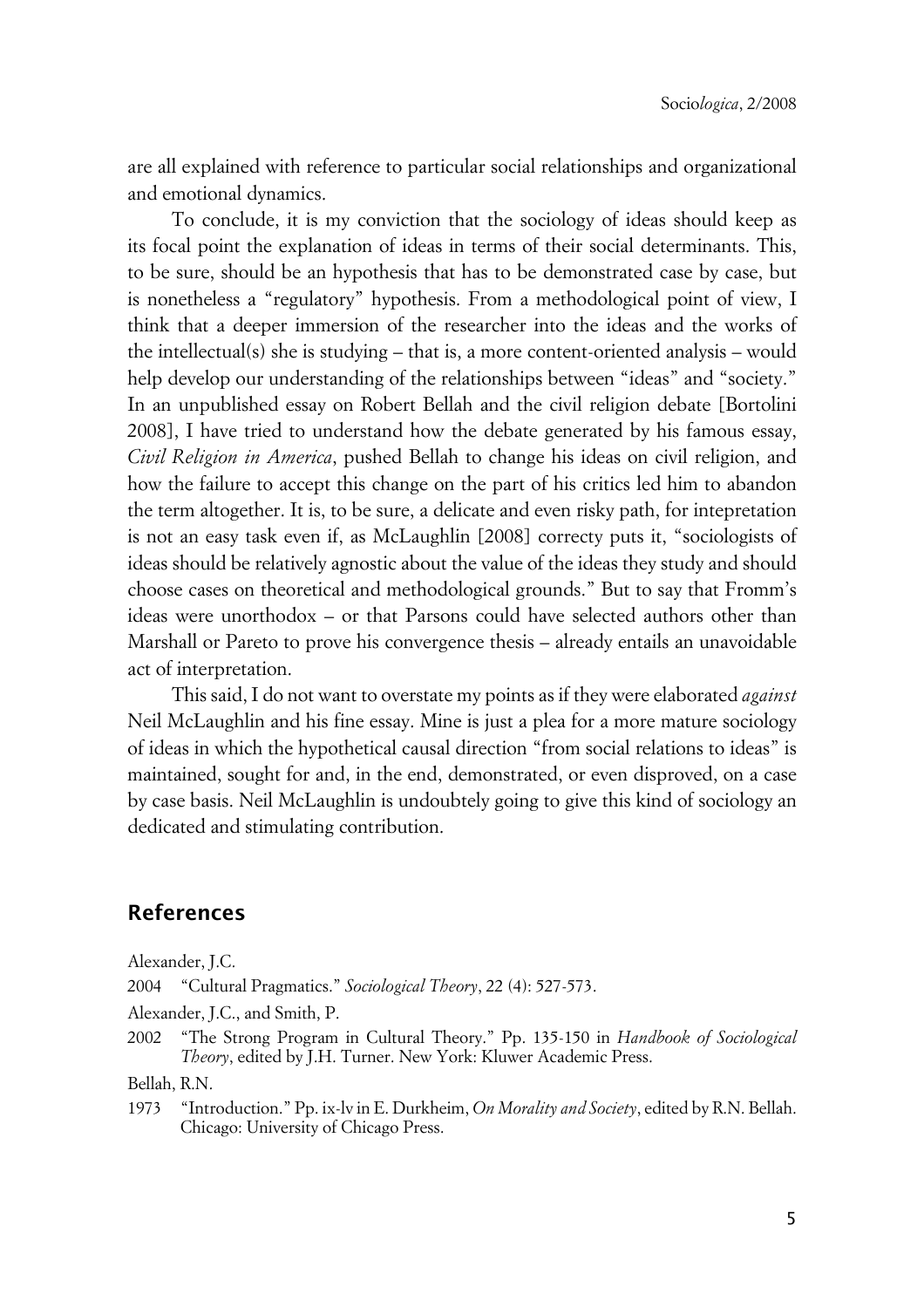Bortolini, M.

- 2000 "Eric Voegelin Talcott Parsons. Lettere 1940-1944." Pp. 129-172 in E. Morandi, *La società accaduta. Tracce per una "nuova" scienza sociale in Eric Voegelin*. Milan: Franco Angeli.
- 2008 "Nothing Fails Like Success. Robert N. Bellah Before, During, and After the Civil Religion Debate." Unpublished paper presented at the 38th International Institute of Sociology Annual Meeting, Budapest.

Bourdieu, P.

- 1984 *Homo Academicus*. Stanford: Stanford University Press.
- 2001 *Science de la Science et Réflexivité*. Paris: Editions Raisons D'Agir.

Camic, C.

- 1992 "Reputation and Predecessor Selection: Parsons and the Institutionalists." *American Sociological Review* 57: 421-445.
- 2006 "From Amherst to Heidleberg: On the Origins of Parsons's Conception of Culture." Pp. 240-63 in *After Parsons: A Theory of Action for the Twenty-First Century*, edted by R.C. Fox, V.M. Lidz, and H.J. Bershady. New York: Russell Sage Foundation.
- Camic, C., and Gross, N.
- 2001 "The New Sociology of Ideas." Pp. 236-49 in *Blackwell Companion to Sociology*, edited by J.R. Blau. Oxford: Blackwell.

Farrell, M.

2001 *Collaborative Circles: Friendship Dynamics and Creative Work*. Chicago: University of Chicago Press.

Frickel, S., and Gross, N.

2005 "Towards a General Theory of Scientific/ Intellectual Movements. " *American Sociological Review* 70: 204-232.

Gross, N.

- 2008 Becoming Richard Rorty: The Making of an American Philosopher. Chicago: University of Chicago Press.
- Kielmansegg, P.G., Mewes, H., and Glaser-Schmidt, E.
- 1995 *Hannah Arendt and Leo Strauss. German Emigrés and American Political Thought after World War II*. Cambridge: Cambridge University Press.

McLaughlin, N.

- 1998a "How to Become a Forgotten Intellectual: Intellectual Movements and the Rise and Fall of Erich Fromm." *Sociological Forum* 13: 215-246.
- 1998b "Why Do Schools of Thought Fail? Neo-Freudianism as a Case Study in the Sociology of Knowledge." *Journal of the History of the Behavioral Sciences* 34: 113-134.
- 1999 "Origin Myths in Social Science: Erich Fromm, the Frankfurt School and the Emergence of Critical Theory." *The Canadian Journal of Sociology* 24: 109-139.
- 2001 "Critical Theory Meets America: Riesman, Fromm and *The Lonely Crowd*." *The American Sociologist* 32: 5-26.
- 2008 "Collaborative Circles and Their Discontents: Revisiting Conflict and Creativity in Frankfurt School Critical Theory." *Sociologica* 2. doi[:10.2383/27714](http://www.sociologica.mulino.it/doi/10.2383/27714)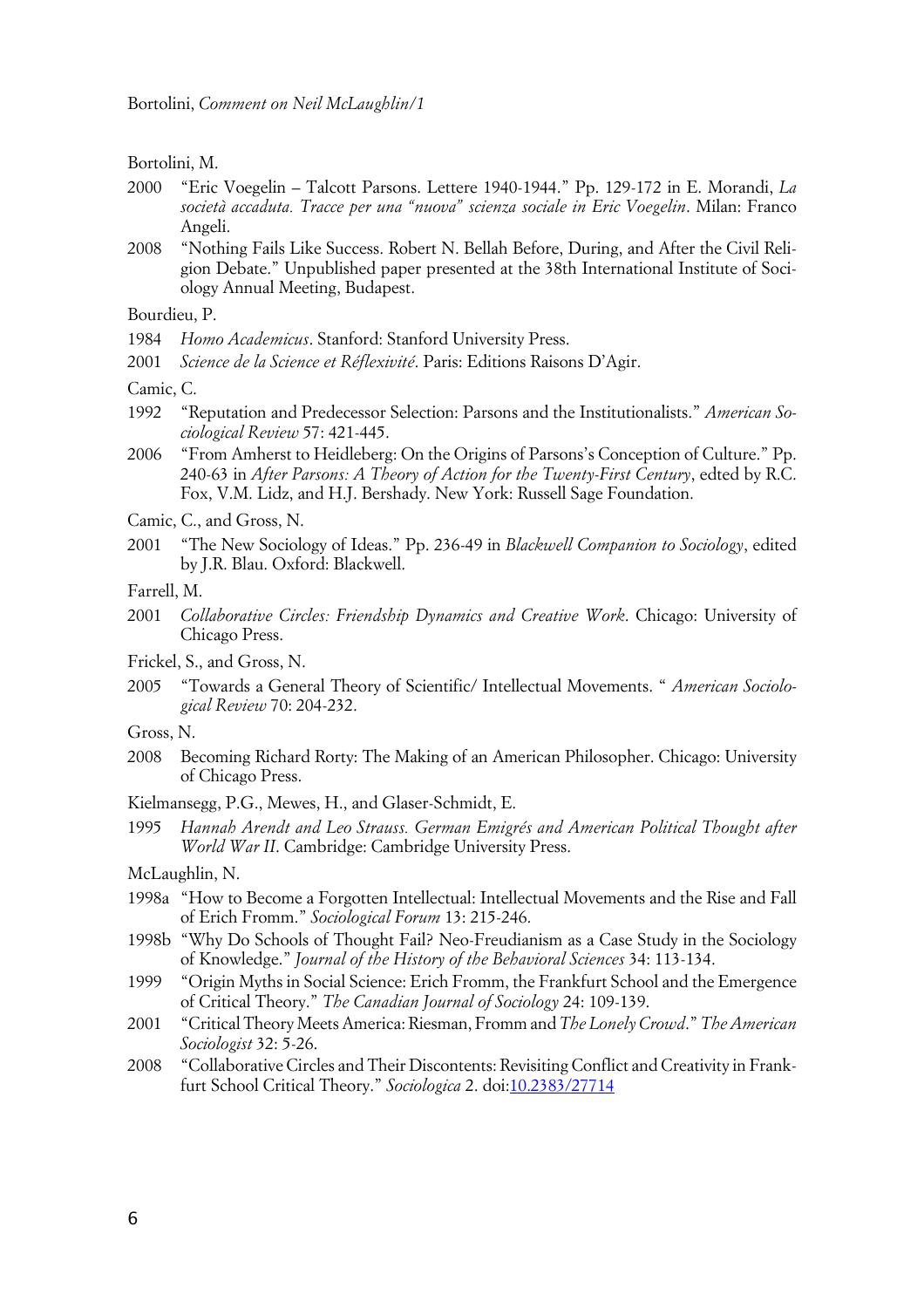#### Rehorick, D., and Buxton, W.

1988 "Recasting the Parsons-Schütz Dialogue: The Hidden Participation of Eric Voegelin." In *Wordly Phenomenology*, edited by L. Embree. Washington: Center for Advanced Research in Phenomenology and University Press of America.

Voegelin, E.

1989 *Autobiographical Reflections*, edited by E. Sandoz. Baton Rouge-London: Louisiana State University Press.

Young-Bruehl, E.

1982 *Hannah Arendt. For the Love of the World*. New Haven: Yale University Press.